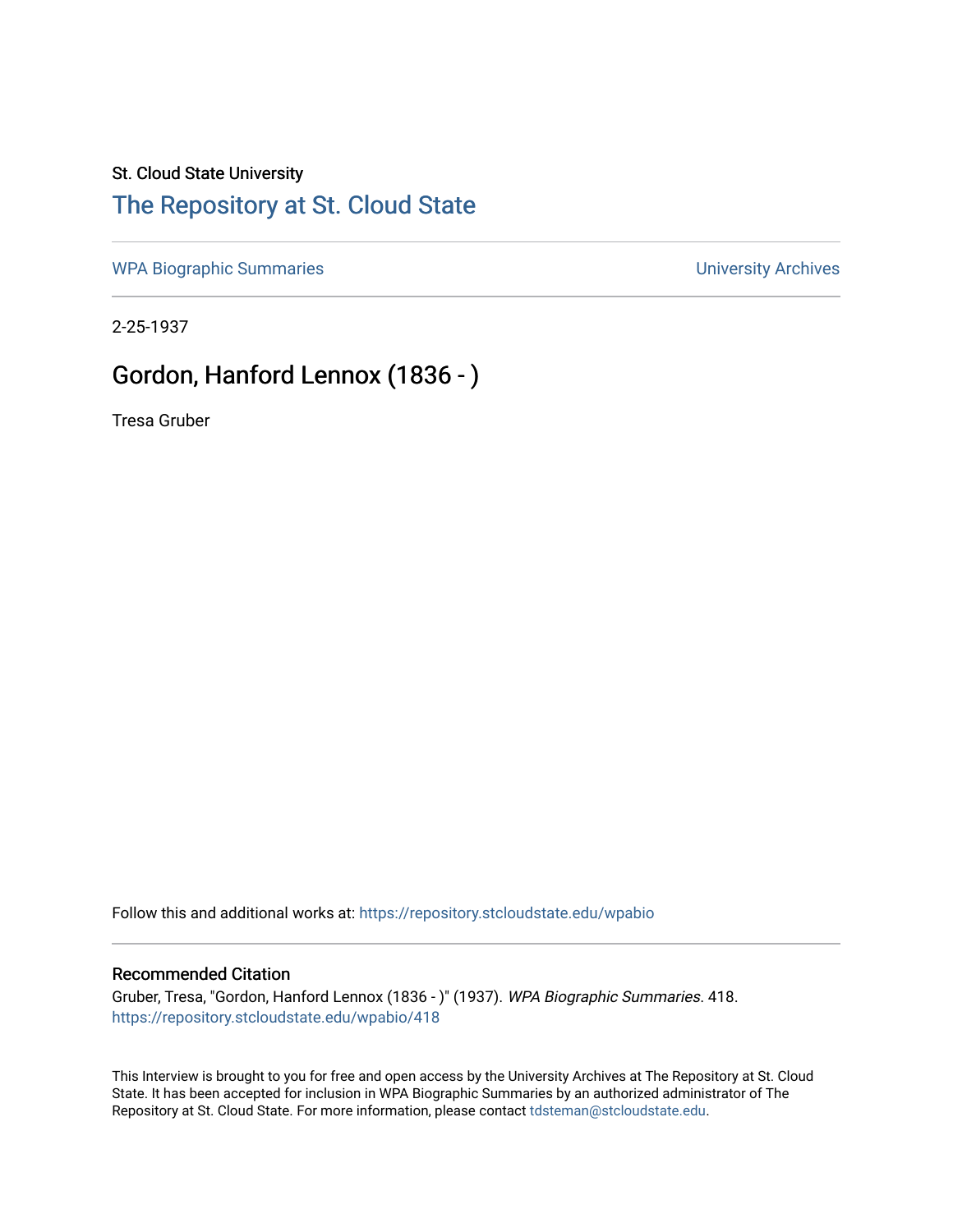GORDON, HANFORD LENNOX File No.  $B-439$ 

of my tracks

 $\mathcal{L} = \mathcal{L}_{\text{th}}$ 

Hanford Lennox Gordon lawyer and author, was born in Andover, New York, December 30, 1836, came to Minnesota in 1857, and settled in Clearwater. He enlisted in the First Minnesota Regiment in 1861, but failing health soon compelled him to leave the army. Afterward he practiced law in St. Cloud, and for four years was register of the United States land office there, was a state senator, 1867 to 1868, resided in Minneapolis, 1878 to 1888, later removed to Los Angeles, California, author of several books of poems, relating largely to Minnesota and the Northwest.

> Copied from: Minnesota Biographies Page 266 Date Copied: February 25, 1937 Copied by: Tresa Gruber